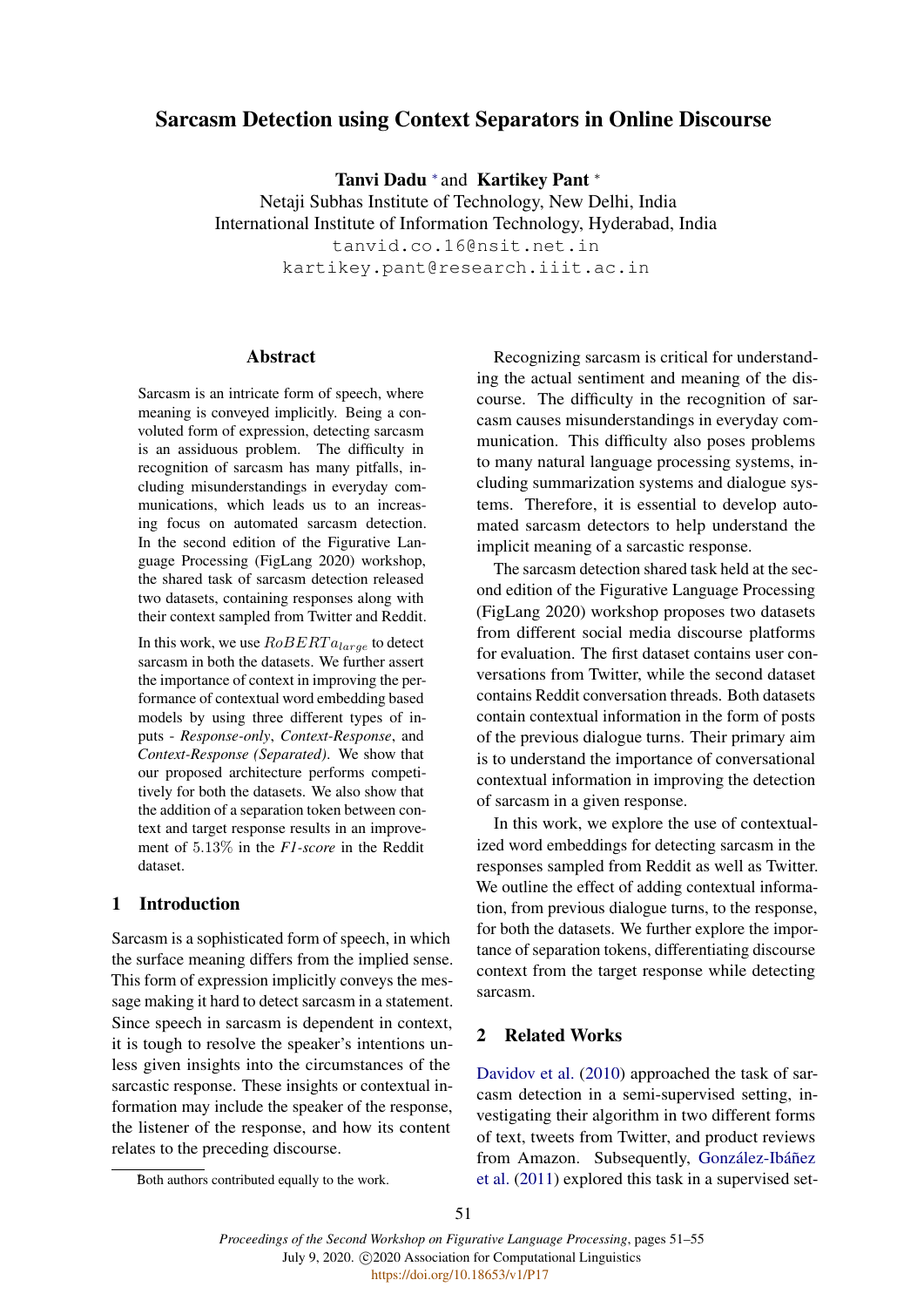#### Context 1

I have a STEM PhD. And I earn six figures.

**Context 2** 

A PhD in \*all\* STEM fields?

#### **Response**

See this is my question! Who doesn't just say their field(s) of study?



Input Text

**Predicted Label** 

Figure 1: Architecture of our proposed approach.

ting, using SVM and logistic regression. They also release a dataset of 900 tweets to the public domain, entailing tweets containing sarcastic, positive, or negative content. Moreover, there has been significant work done to detect sarcasm in a multi-modal setting, primarily including visual cues. While [Schifanella et al.](#page-4-0) [\(2016\)](#page-4-0) proposed a multi-modal methodology to exploit features from both text and image, [Cai et al.](#page-3-2) [\(2019\)](#page-3-2) investigated instilling attribute information from social media posts to propose a model leveraging hierarchical fusion.

[Ghosh et al.](#page-3-3) [\(2018\)](#page-3-3) investigated the use of Long Short-Term Memory (LSTM) networks with sentence-level attention for modeling both the responses under consideration and the conversation context preceding it. They execute their models on responses sampled from two social media plat-

forms, Twitter and Reddit. They concluded that contextual information is vital for detecting sarcasm by showing that the LSTM network modeling the context and the response outperforms the LSTM network that models only the target response. This observation is in sync with other similar tasks like irony detection, as highlighted by [Wallace et al.](#page-4-1) [\(2014\)](#page-4-1), which claimed that human annotators consistently rely on contextual information to make judgments.

The use of other turns of dialogue as contextual information has been explored well in previous works. [Bamman and Smith](#page-3-4) [\(2015\)](#page-3-4) investigated the use of "author and addressee" features apart from the conversation context, but observed only a minimal impact of modeling conversation context. [Oraby et al.](#page-4-2) [\(2017\)](#page-4-2) investigated using "pre" and "post" messages from debate forums and Twitter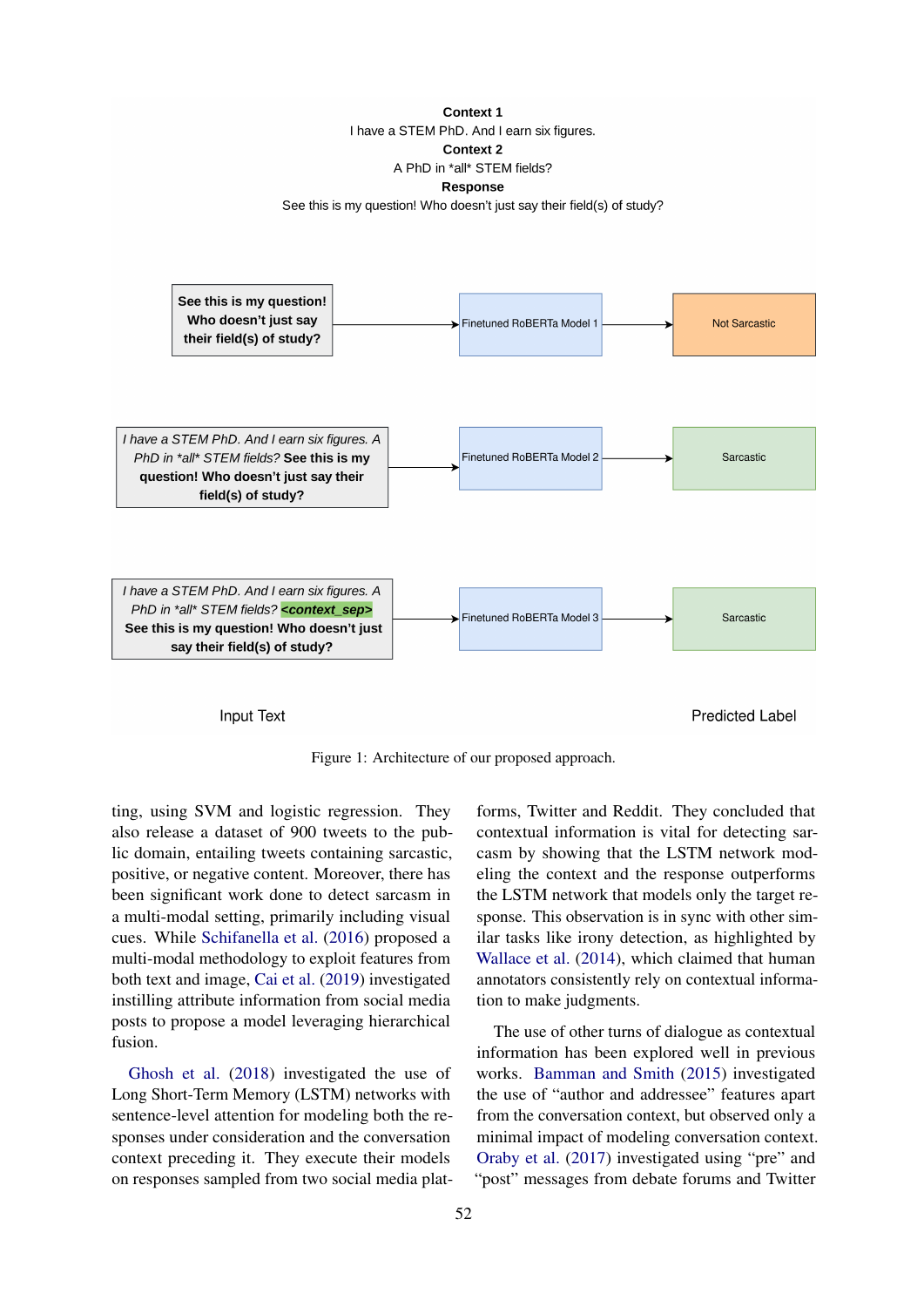conversations to identify whether rhetorical questions are used sarcastically or not. They observe that using the "post" message as context improved the *F1-score* for the sarcastic class. [Joshi et al.](#page-3-5) [\(2016\)](#page-3-5) showed that sequence labeling algorithms outperform traditional classical statistical methods, obtaining a gain of 4% in *F1-score* on their proposed dataset.

The use of pre-trained contextual word representations has been explored in multiple tasks in NLP, including text classification. Recently released models such as BERT [\(Devlin et al.,](#page-3-6) [2018\)](#page-3-6) and RoBERTa [\(Liu et al.,](#page-4-3) [2020\)](#page-4-3), exploit the use of pre-training and bidirectional transformers to enable efficient solutions obtaining state-of-the-art performance. Pre-trained embeddings significantly outperform the previous state-of-the-art in similar problems such as humor detection [\(Weller and](#page-4-4) [Seppi,](#page-4-4) [2019\)](#page-4-4), and subjectivity detection [\(Pant et al.,](#page-4-5) [2020\)](#page-4-5).

## 3 Approach

This section outlines the approach used to detect sarcasm in the Reddit and Twitter datasets. Our approach utilizes contextualized word embeddings with three different inputs, as explained in the following paragraphs.

The use of pretrained contextualized word embeddings has been applied to achieve state-of-theart results for various downstream tasks [\(Devlin](#page-3-6) [et al.,](#page-3-6) [2018;](#page-3-6) [Liu et al.,](#page-4-3) [2020\)](#page-4-3). [Devlin et al.](#page-3-6) [\(2018\)](#page-3-6) proposed BERT that leverages context from both left and right representations in each layer of the bidirectional transformer. The model is pretrained and released in the public domain, and can be trained in a simpler, yet efficient manner without having to make significant architectural changes for a specific task.

RoBERTa [\(Liu et al.,](#page-4-3) [2020\)](#page-4-3) is a replication study of BERT, trained on a dataset twelve times larger with bigger batches as compared to BERT. RoBERTa makes use of larger byte-pair encoding(BPE) vocabulary that helps to achieve better results than BERT on various downstream tasks. We use  $RoBERTa_{large}$  and finetune it for the task using varying hyperparameters for different inputs.

We use the following three different types of input to study the effect of context on the performance of  $Roberta_{large}$  to detect sarcasm:

1. Response-only : Input containing only the target response.

- 2. Context-Response : Input containing target response appended to the related context (containing previous responses).
- 3. Context-Response (Separated): Input containing a separation token separating target response from context (containing previous responses).

<span id="page-2-0"></span>

| <b>Split/Dataset</b> | <b>Reddit</b> | Twitter |
|----------------------|---------------|---------|
| <b>Training</b>      | 2.491         | 3.867   |
| <b>Testing</b>       | 4.254         | 3.164   |

Table 1: The average number of contexts per post.

#### 4 Experiments

#### 4.1 Dataset

Two datasets containing an equal number of sarcastic and non-sarcastic responses were sampled from Twitter and Reddit by the authors of the shared task. The Twitter dataset comprises 5, 000 English tweets, and the Reddit dataset contains 4, 400 Reddit posts along with their context, which is an ordered list of dialogues. The sarcastic response, present in both datasets, is the reply to the last dialogue turn in the context list.

From Table [1,](#page-2-0) we infer that the dataset suffers from a significant mismatch in the average number of context responses between the training and testing split. This mismatch is particularly evident in the Reddit dataset, where the training split contains 1.71 times the number of contexts provided on average as compared to the testing split. We observe a similar mismatch, in the opposite direction, with the testing split containing 1.22 times the average number of contexts as compared to the training split. We argue that this mismatch in training and test splits in terms of context lengths, adds a layer of complexity to the problem. Consequently, we use the last two dialogues as the context in the *Context-Response* input and *the Context-Response (Separated)* input.

## 4.2 Experimental Setting

In this subsection, we outline the experimental setup for the sarcasm detection task and present the results obtained on the blind test set. For experiments, we used  $RoBERTa_{large}$  having 355M parameters with a 50, 265 vocabulary size. For validation, we trained and evaluated our model for three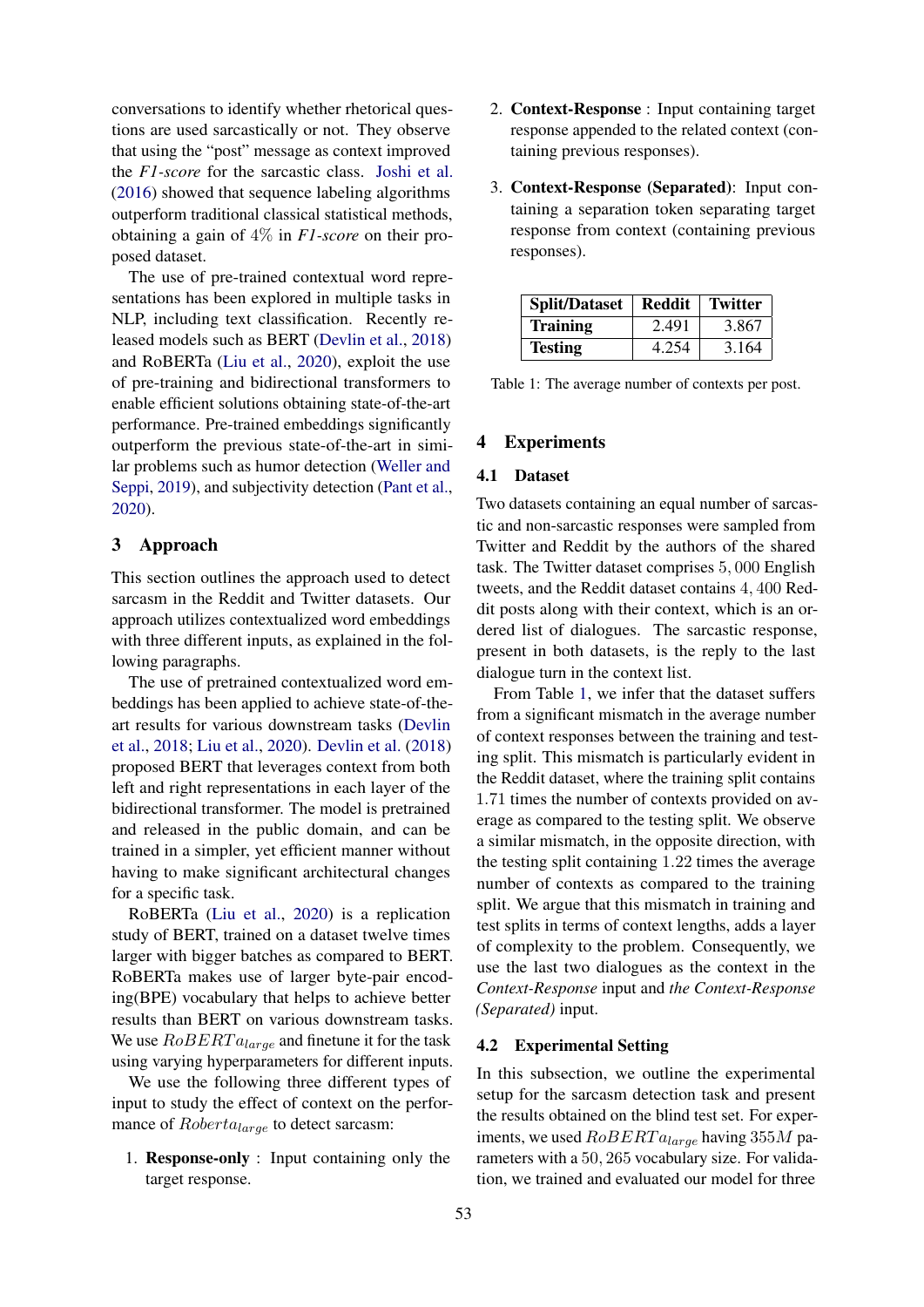<span id="page-3-7"></span>

| Input                               | <b>F1-score</b> | Precision | Recall |
|-------------------------------------|-----------------|-----------|--------|
| <b>Response-only</b>                | 0.752           | 0.752     | 0.753  |
| <b>Context-Response</b>             | 0.772           | 0.772     | 0.772  |
| <b>Context-Response (Separated)</b> | 0.771           | 0.771     | 0.771  |

Table 2: Experimental Results for the Twitter test dataset.

<span id="page-3-8"></span>

| Input                               | <b>F1-score</b> | <b>Precision</b> | Recall |
|-------------------------------------|-----------------|------------------|--------|
| <b>Response-only</b>                | 0.679           | 0.679            | 0.679  |
| <b>Context-Response</b>             | 0.681           | 0.684            | 0.692  |
| <b>Context-Response (Separated)</b> | 0.716           | 0.716            | 0.718  |

Table 3: Experimental Results for the Reddit test dataset.

different inputs using a  $90 - 10$  train-validation split.

We finetune  $RoBERTa_{large}$  with a learning rate of  $1 * 10^{-5}$  for 3 epochs. We used a sequence length of 50 for the *Response-only* input and 256 for the other two types of inputs, *Context-Response* input and *Context-Response (Separated)* input. We evaluate all our models on the following metrics: *F1 score*, *Precision-1* and *Recall-1*.

### 4.3 Results

In Table [2](#page-3-7) and Table [3,](#page-3-8) we illustrate the effect of adding contextual information to the target response. We see an increase of 2.6% and 0.3% in *F1-score* upon including previous contexts with the response in the Twitter dataset and Reddit dataset respectively.

We also investigate the effect of adding a separation token between contextual information and the target response in the predictive performance of the model. We observe a 5.13% increase in *F1-score* in the Reddit dataset but a 0.1% decrease in *F1 score* in the Twitter dataset. We observe a similar pattern as the *F1-score* in both of its constituent metrics of *Precision* and *Recall*.

### 5 Conclusion

This work presents the importance of context while detecting sarcasm from responses sampled from Twitter and Reddit. Our proposed architecture using three different inputs performs competitively for both datasets showing that the addition of contextual information to target response improves the performance of the fine-tuned contextual word embeddings for detecting sarcasm. We further show that the addition of a separation token between context and target response also performs competitively, markedly showing an improvement of 5.13% in the *F1-score* of Reddit dataset. Future works include exploring different contextual cues, including user-specific attribute information and extending this hypothesis to other figurative speeches like irony detection and humor detection.

## References

- <span id="page-3-4"></span>David Bamman and Noah A. Smith. 2015. Contextualized sarcasm detection on twitter. In *ICWSM*.
- <span id="page-3-2"></span>Yitao Cai, Huiyu Cai, and Xiaojun Wan. 2019. [Multi](https://doi.org/10.18653/v1/P19-1239)[modal sarcasm detection in twitter with hierarchical](https://doi.org/10.18653/v1/P19-1239) [fusion model.](https://doi.org/10.18653/v1/P19-1239) pages 2506–2515.
- <span id="page-3-0"></span>Dmitry Davidov, Oren Tsur, and Ari Rappoport. 2010. [Semi-supervised recognition of sarcasm in twitter](https://www.aclweb.org/anthology/W10-2914) [and Amazon.](https://www.aclweb.org/anthology/W10-2914) In *Proceedings of the Fourteenth Conference on Computational Natural Language Learning*, pages 107–116, Uppsala, Sweden. Association for Computational Linguistics.
- <span id="page-3-6"></span>Jacob Devlin, Ming-Wei Chang, Kenton Lee, and Kristina Toutanova. 2018. [Bert: Pre-training of deep](http://arxiv.org/abs/1810.04805) [bidirectional transformers for language understand](http://arxiv.org/abs/1810.04805)[ing.](http://arxiv.org/abs/1810.04805)
- <span id="page-3-3"></span>Debanjan Ghosh, Alexander Fabbri, and Smaranda Muresan. 2018. [Sarcasm analysis using conversa](https://doi.org/10.1162/coli_a_00336)[tion context.](https://doi.org/10.1162/coli_a_00336) *Computational Linguistics*, 44:1–56.
- <span id="page-3-1"></span>Roberto González-Ibáñez, Smaranda Muresan, and Nina Wacholder. 2011. [Identifying sarcasm in twit](https://www.aclweb.org/anthology/P11-2102)[ter: A closer look.](https://www.aclweb.org/anthology/P11-2102) In *Proceedings of the 49th Annual Meeting of the Association for Computational Linguistics: Human Language Technologies*, pages 581–586, Portland, Oregon, USA. Association for Computational Linguistics.
- <span id="page-3-5"></span>Aditya Joshi, Vaibhav Tripathi, Pushpak Bhattacharyya, and Mark J. Carman. 2016. [Harnessing](https://doi.org/10.18653/v1/K16-1015) [sequence labeling for sarcasm detection in dialogue](https://doi.org/10.18653/v1/K16-1015) [from TV series 'Friends'.](https://doi.org/10.18653/v1/K16-1015) In *Proceedings of The*